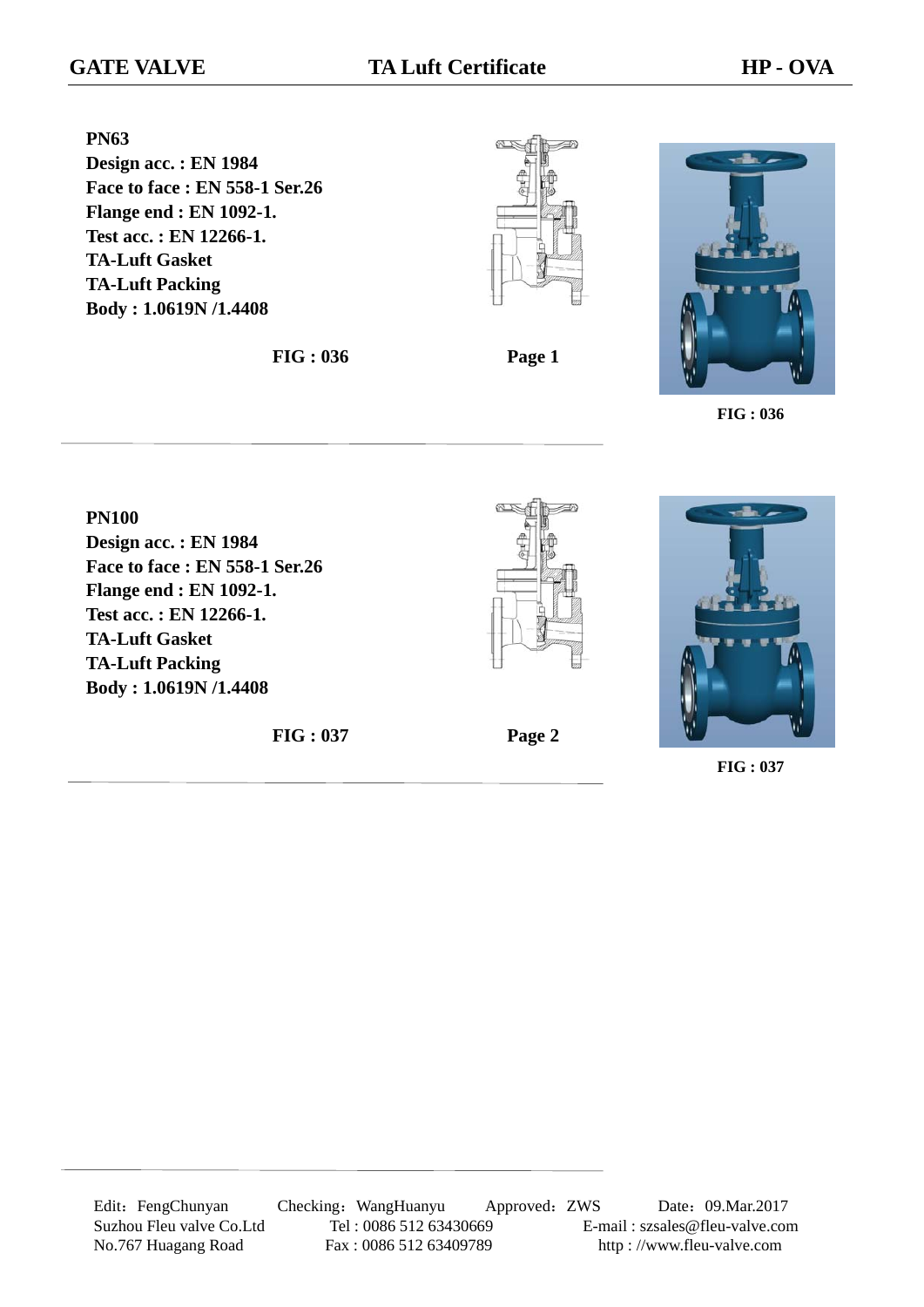

| FIG.    | <b>Pressure</b> | <b>Material</b> | Range      |  |  |
|---------|-----------------|-----------------|------------|--|--|
| 136.036 | PN63            | 1.0619N         | DN50-DN300 |  |  |
| 156.036 | PN63            | 1.4408          | DN50-DN300 |  |  |

| Design acc.: EN 1984           |
|--------------------------------|
| Face to face: EN 558-1 Ser.26  |
| <b>Flange end : EN 1092-1.</b> |
| Test acc.: EN 12266-1.         |
| <b>TA-Luft Gasket</b>          |
| <b>TA-Luft Packing</b>         |
|                                |

#### Material list

| NO.          | Part          | <b>Material</b>        |                                              |  |  |  |  |  |
|--------------|---------------|------------------------|----------------------------------------------|--|--|--|--|--|
|              |               | FIG. 156.036           | FIG. 136.036                                 |  |  |  |  |  |
| 1            | <b>Body</b>   | 1.4408                 | $1.0619N+13Cr$                               |  |  |  |  |  |
| $\mathbf{2}$ | Wedge         | 1.4408                 | $1.0619N + 13Cr(DN>100), 1.4006(DN \le 100)$ |  |  |  |  |  |
| 3            | <b>Stem</b>   | 1.4401                 | 1.4006                                       |  |  |  |  |  |
| 4            | Body seal     | <b>TA-Luft Gasket</b>  | <b>TA-Luft Gasket</b>                        |  |  |  |  |  |
| 5            | Packing       | <b>TA-Luft Packing</b> | <b>TA-Luft Packing</b>                       |  |  |  |  |  |
| 6            | Gland flange  | 1.4408                 | 1.0619N                                      |  |  |  |  |  |
| 7            | <b>Bonnet</b> | 1.4408                 | 1.0619N                                      |  |  |  |  |  |
| 8            | Handwheel     | 0.7040                 | 0.7040                                       |  |  |  |  |  |
| 9            | Lock nut      | 1.4541                 | 1.1181                                       |  |  |  |  |  |
| 10           | Gland nut     | 1.4408                 | C22.8                                        |  |  |  |  |  |
| 11           | Stem nut      | 0.7040                 | 0.7040                                       |  |  |  |  |  |
| 12           | Eyelet bolt   | A <sup>4</sup>         | $1.7225$ (GC)                                |  |  |  |  |  |
| 13           | <b>Nut</b>    | A <sup>4</sup>         | $1.1181$ (YK)                                |  |  |  |  |  |
| 14           | <b>Bolts</b>  | A <sup>4</sup>         | $1.7225$ (GC)                                |  |  |  |  |  |

# Dimension list

| PN | DN  | L   | D   | K   | D1  | $\mathbf f$<br>1 | b  | n              | d  | H    | W   |    |
|----|-----|-----|-----|-----|-----|------------------|----|----------------|----|------|-----|----|
| 63 | 50  | 250 | 180 | 135 | 102 | 3                | 26 | $\overline{4}$ | 22 | 360  | 200 | F7 |
|    | 65  | 290 | 205 | 160 | 122 | 3                | 26 | 8              | 22 | 400  | 250 |    |
|    | 80  | 310 | 215 | 170 | 138 | 3                | 28 | 8              | 22 | 450  | 250 |    |
|    | 100 | 350 | 250 | 200 | 162 | 3                | 30 | 8              | 26 | 530  | 300 |    |
|    | 150 | 450 | 345 | 280 | 218 | 3                | 36 | 8              | 33 | 710  | 350 |    |
|    | 200 | 550 | 415 | 345 | 285 | 3                | 42 | 12             | 36 | 810  | 450 |    |
|    | 250 | 650 | 470 | 400 | 345 | 3                | 46 | 12             | 36 | 950  | 450 |    |
|    | 300 | 750 | 530 | 460 | 410 | 4                | 52 | 16             | 36 | 1140 | 500 |    |

Edit: FengChunyan Checking: WangHuanyu Approved: ZWS Date: 09.Mar.2017 Suzhou Fleu valve Co.Ltd Tel : 0086 512 63430669 E-mail : szsales@fleu-valve.com<br>No.767 Huagang Road Fax : 0086 512 63409789 http : //www.fleu-valve.com http://www.fleu-valve.com

 $-1-$